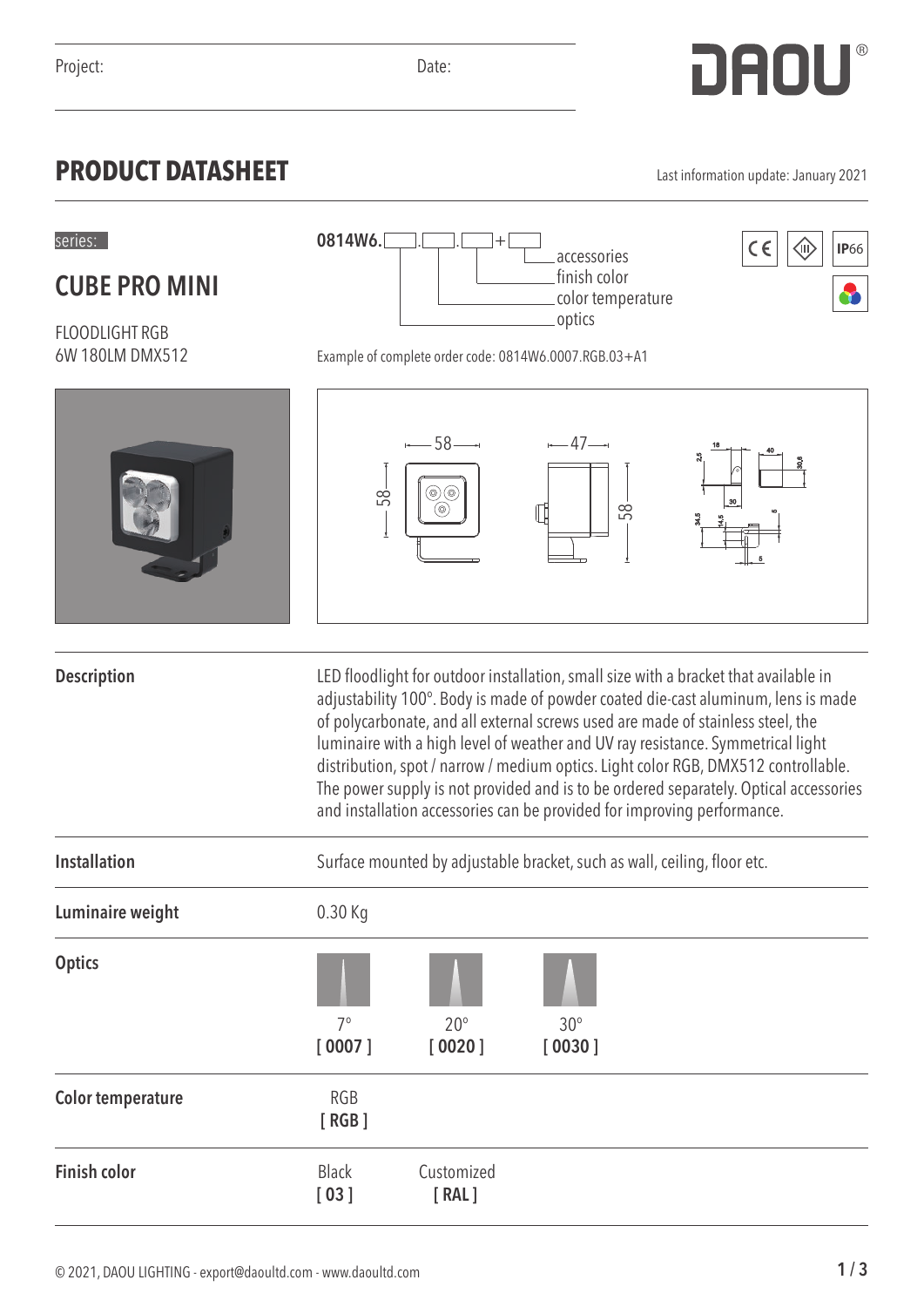## **TECHNICAL DATA**

| <b>Power</b>                   | Max. 6W                                                         |  |
|--------------------------------|-----------------------------------------------------------------|--|
| Input voltage                  | 24VDC                                                           |  |
| <b>Safety class</b>            | $\mathbf{III}$                                                  |  |
| <b>Luminous flux</b>           | 180 lm ±5%                                                      |  |
| <b>CCT</b>                     | <b>RGB</b>                                                      |  |
| <b>CRI</b>                     | $\overline{a}$                                                  |  |
| <b>Light distribution type</b> | Symmetrical                                                     |  |
| <b>Optics</b>                  | $7^{\circ}$ , 20 $^{\circ}$ , 30 $^{\circ}$                     |  |
| <b>Light source</b>            | Osram                                                           |  |
| <b>MacAdam Step</b>            | 5                                                               |  |
| <b>Number of LEDs</b>          | 3                                                               |  |
| <b>Power supply</b>            | Not included (constant voltage power supply ordered separately) |  |
| <b>Controllable</b>            | <b>DMX512</b>                                                   |  |
| IP rating                      | <b>IP66</b>                                                     |  |
| <b>Impact resistance</b>       | IK07                                                            |  |
| <b>Ambient temperature</b>     | $-20^{\circ}$ C ~ +50°C                                         |  |
| <b>Storage temperature</b>     | $-40^{\circ}$ C ~ +70°C                                         |  |
| <b>Material</b>                | Body in die-cast aluminum, optical lens in polycarbonate        |  |
| <b>Finish</b>                  | Powder coated, black as standard color                          |  |
| <b>Lifetime</b>                | 50,000 hours Ta=40°C                                            |  |

## **WIRING**





1x Power / DMX Data input cable, 5-core, connector, L=300mm



1x Power / DMX Data output cable, 5-core, connector, L=300mm